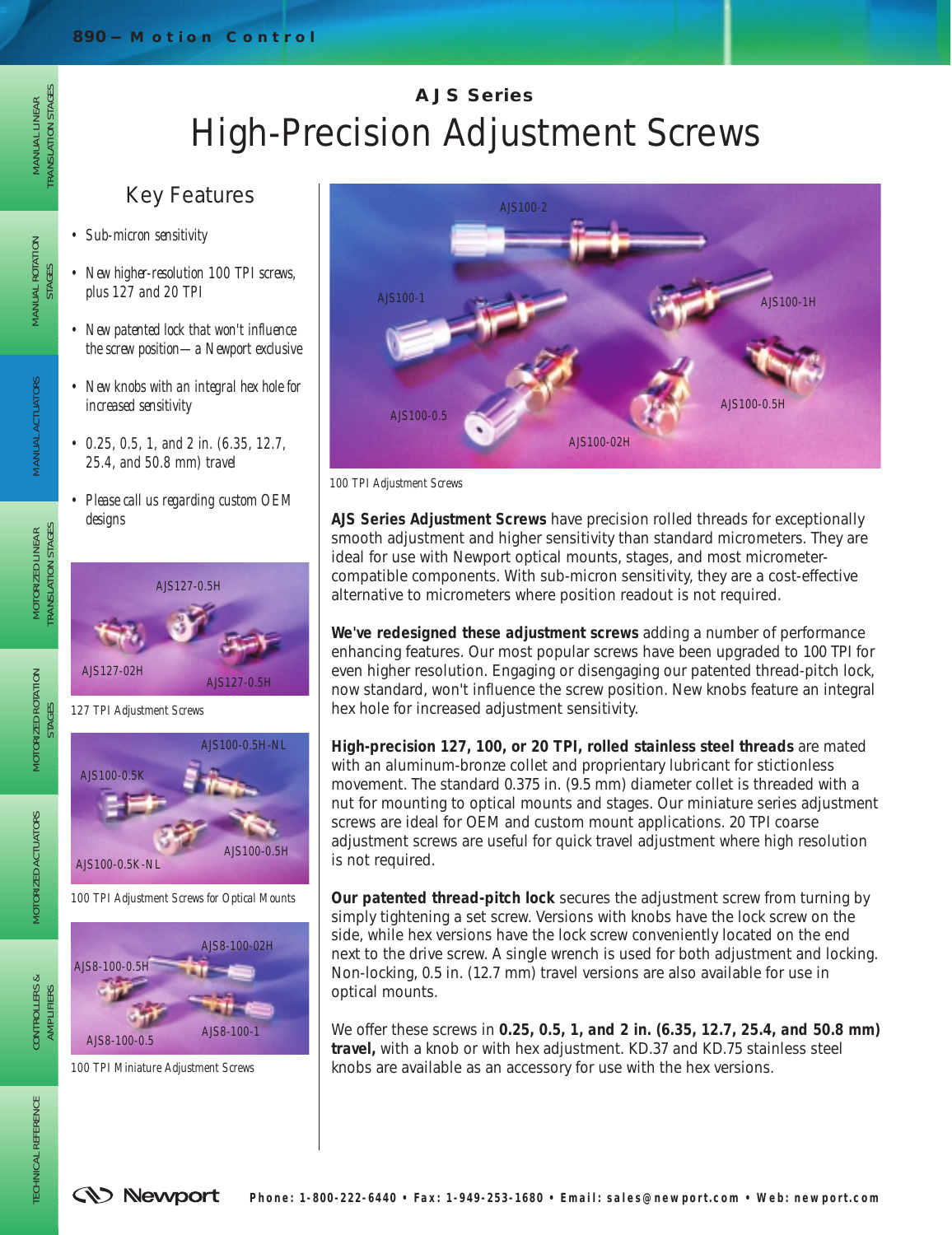## **Ordering Information**

| Model                               | <b>Thread</b>     | <b>Drive</b> | Lock            | <b>Travel</b><br>[in. (mm)] | Sensitivity*<br>$(\mu m)$ | <b>Load Capacity</b><br>[lb(N)] |
|-------------------------------------|-------------------|--------------|-----------------|-----------------------------|---------------------------|---------------------------------|
| 127 TPI Adjustment Screws           |                   |              |                 |                             |                           |                                 |
| AJS127-02H                          | 1/4-127 (127 TPI) | Hex          | <b>End Lock</b> | 0.25(6.35)                  | 0.6                       | 20 (90)                         |
| AJS127-0.5H                         | 1/4-127 (127 TPI) | Hex          | End Lock        | 0.5(12.7)                   | 0.6                       | 20 (90)                         |
| AJS127-0.5                          | 1/4-127 (127 TPI) | Knob         | Side Lock       | 0.5(12.7)                   | 0.6                       | 20 (90)                         |
| 100 TPI Adjustment Screws           |                   |              |                 |                             |                           |                                 |
| AJS100-02H                          | 1/4-100 (100 TPI) | Hex          | End Lock        | 0.25(6.35)                  | 0.75                      | 20 (90)                         |
| AJS100-0.5H-NL                      | 1/4-100 (100 TPI) | Hex          | No Lock         | 0.5(12.7)                   | 0.75                      | 20 (90)                         |
| AJS100-0.5H                         | 1/4-100 (100 TPI) | Hex          | <b>End Lock</b> | 0.5(12.7)                   | 0.75                      | 20 (90)                         |
| AJS100-0.5K-NL                      | 1/4-100 (100 TPI) | KD.75 Knob   | No Lock         | 0.5(12.7)                   | 0.75                      | 20 (90)                         |
| AJS100-0.5K                         | 1/4-100 (100 TPI) | KD.75 Knob   | Side Lock       | 0.5(12.7)                   | 0.75                      | 20 (90)                         |
| AJS100-0.5                          | 1/4-100 (100 TPI) | Knob         | Side Lock       | 0.5(12.7)                   | 0.75                      | 20 (90)                         |
| AJS100-1H                           | 1/4-100 (100 TPI) | Hex          | End Lock        | 1.0(25.4)                   | 0.75                      | 20 (90)                         |
| AJS100-1                            | 1/4-100 (100 TPI) | Knob         | Side Lock       | 1.0(25.4)                   | 0.75                      | 20 (90)                         |
| AJS100-2                            | 1/4-100 (100 TPI) | Knob         | Side Lock       | 2.0(50.8)                   | 0.75                      | 20 (90)                         |
| Miniature 100 TPI Adjustment Screws |                   |              |                 |                             |                           |                                 |
| AJS8-100-02H                        | 8-100 (100 TPI)   | Hex          | Side Lock       | 0.25(6.35)                  | 0.75                      | 10(45)                          |
| AJS8-100-0.5H                       | 8-100 (100 TPI)   | Hex          | Side Lock       | 0.5(12.7)                   | 0.75                      | 10(45)                          |
| AJS8-100-0.5                        | 8-100 (100 TPI)   | Knob         | Side Lock       | 0.5(12.7)                   | 0.75                      | 10(45)                          |
| AJS8-100-1                          | 8-100 (100 TPI)   | Knob         | Side Lock       | 1.0(25.4)                   | 0.75                      | 10(45)                          |
| 20 TPI Adjustment Screws            |                   |              |                 |                             |                           |                                 |
| AJS20-0.5                           | 1/4-20 (20 TPI)   | Knob         | Side Lock       | 0.5(12.7)                   | 4                         | 20 (90)                         |
| AJS20-1                             | 1/4-20 (20 TPI)   | Knob         | Side Lock       | 1.0(25.4)                   | 4                         | 20 (90)                         |
| AJS20-2                             | 1/4-20 (20 TPI)   | Knob         | Side Lock       | 2.0(50.8)                   | 4                         | 20 (90)                         |
| <b>Accessories</b>                  |                   |              |                 |                             |                           |                                 |
| KD.37                               | Small Knob        |              |                 |                             |                           |                                 |
| <b>KD.75</b>                        | Large Knob        |              |                 |                             |                           |                                 |

\* Sensitivity based on a 1° rotation of the adjustment screw

#### U.S. Patent 6,016,230



*20 TPI Adjustment Screws*



*Knobs can be added to hex adjustment screws*

#### **Model AJS100-02H, -0.5H, -1H; AJS127-0.5H**



#### **Model AJS100-0.5H-NL**